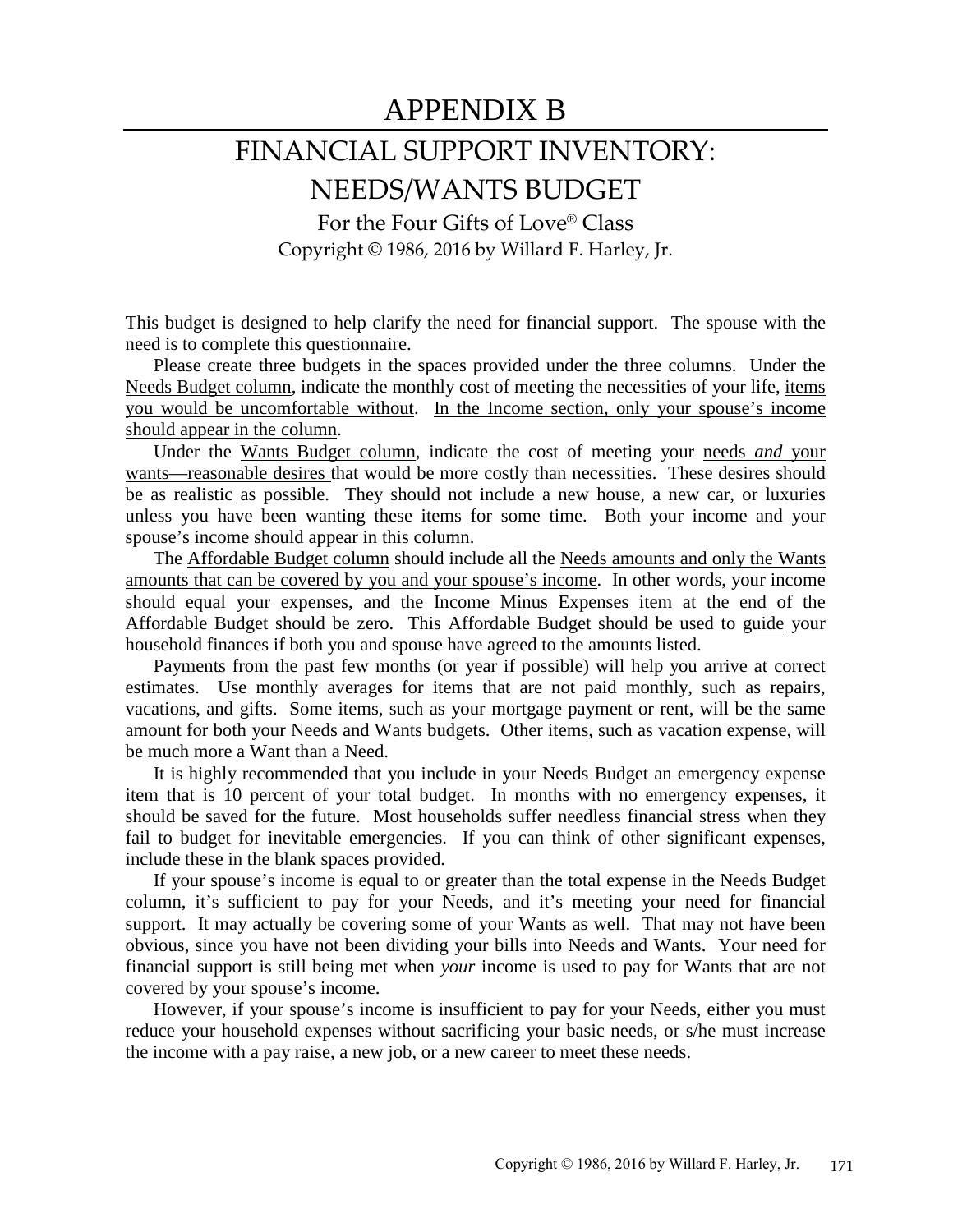### THE FOUR GIFTS OF LOVE® CLASS PARTICIPANT'S GUIDE

| <b>Household Expenses</b><br>and Income (monthly average) | <b>Needs</b><br><b>Budget</b> | Wants<br><b>Budget</b> | Affordable<br><b>Budget</b> |
|-----------------------------------------------------------|-------------------------------|------------------------|-----------------------------|
| <b>EXPENSES</b>                                           |                               |                        |                             |
| Home                                                      |                               |                        |                             |
| Rent/Mortgage payment (total)                             |                               |                        |                             |
| Fuel (gas/electric)                                       |                               |                        |                             |
| Phone (cell, home, long-distance)                         |                               |                        |                             |
| Garbage removal                                           |                               |                        |                             |
| Home maintenance/repair                                   |                               |                        |                             |
| Home cleaning supplies                                    |                               |                        |                             |
| Water                                                     |                               |                        |                             |
| Furniture/Appliances                                      |                               |                        |                             |
|                                                           |                               |                        |                             |
|                                                           |                               |                        |                             |
| Transportation                                            |                               |                        |                             |
| Car payment                                               |                               |                        |                             |
| Fuel                                                      |                               |                        |                             |
| Car maintenance                                           |                               |                        |                             |
| Bus/other transportation                                  |                               |                        |                             |
|                                                           |                               |                        |                             |
|                                                           |                               |                        |                             |
| Food and Entertainment                                    |                               |                        |                             |
| Groceries                                                 |                               |                        |                             |
| Dining out                                                |                               |                        |                             |
| Vacation                                                  |                               |                        |                             |
| Photography                                               |                               |                        |                             |
| Magazines/Newspaper                                       |                               |                        |                             |
| Cable TV                                                  |                               |                        |                             |
|                                                           |                               |                        |                             |
|                                                           |                               |                        |                             |
|                                                           |                               |                        |                             |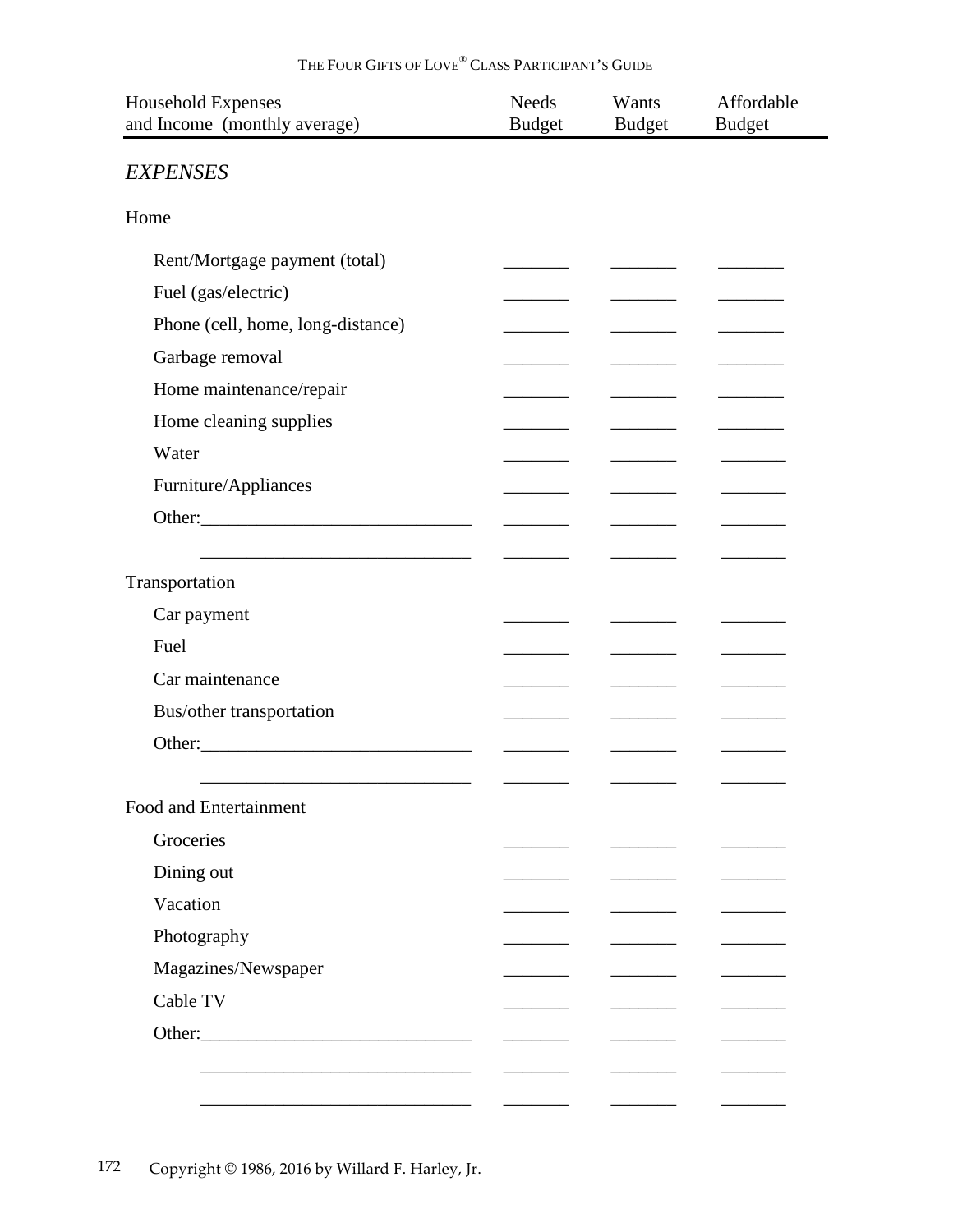| <b>Household Expenses</b><br>and Income (monthly average) | <b>Needs</b><br><b>Budget</b> | Wants<br><b>Budget</b> | Affordable<br><b>Budget</b> |
|-----------------------------------------------------------|-------------------------------|------------------------|-----------------------------|
| Taxes                                                     |                               |                        |                             |
| Income tax                                                |                               |                        |                             |
| Property tax                                              |                               |                        |                             |
| Other taxes                                               |                               |                        |                             |
| Interest                                                  |                               |                        |                             |
| Mortgage interest                                         |                               |                        |                             |
| Credit card interest                                      |                               |                        |                             |
| Automobile loan interest                                  |                               |                        |                             |
| Other interest                                            |                               |                        |                             |
| Insurance                                                 |                               |                        |                             |
| Homeowner's insurance                                     |                               |                        |                             |
| Life insurance                                            |                               |                        |                             |
| Liability insurance                                       |                               |                        |                             |
| Auto insurance                                            |                               |                        |                             |
| Medical and dental insurance                              |                               |                        |                             |
|                                                           |                               |                        |                             |
| Other insurance                                           |                               |                        |                             |
| Home Expenses                                             |                               |                        |                             |
| Home repair                                               |                               |                        |                             |
| Home remodeling                                           |                               |                        |                             |
| Home security                                             |                               |                        |                             |
| Yard maintenance                                          |                               |                        |                             |
| Fuel (gas and electricity)                                |                               |                        |                             |
| Telephone                                                 |                               |                        |                             |
| Garbage removal                                           |                               |                        |                             |
| Other home expenses                                       |                               |                        |                             |
| Furniture and Appliances                                  |                               |                        |                             |
| Furniture purchase                                        |                               |                        |                             |
| Appliance purchase                                        |                               |                        |                             |
| Furniture and appliance repair                            |                               |                        |                             |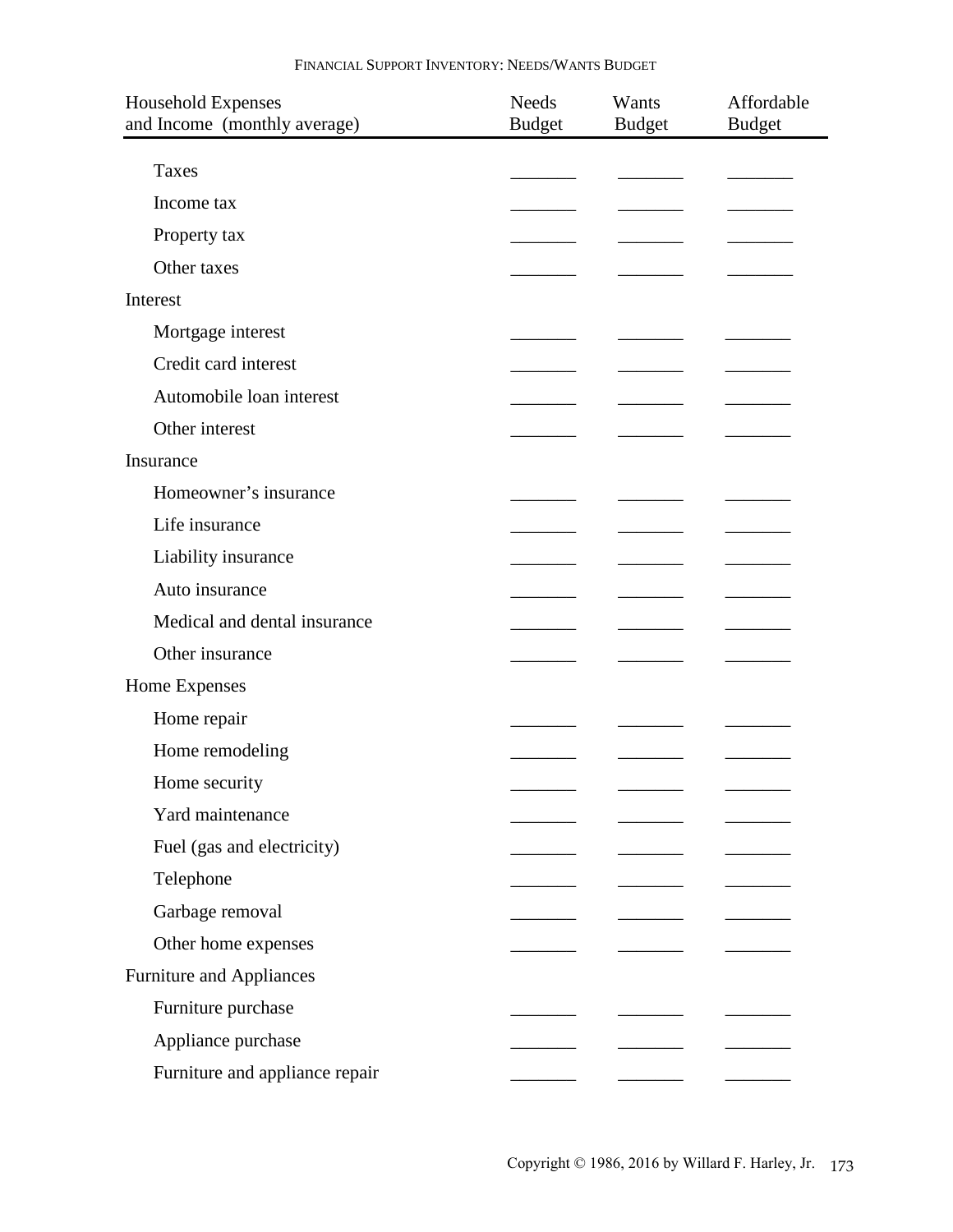#### THE FOUR GIFTS OF LOVE® CLASS PARTICIPANT'S GUIDE

| <b>Household Expenses</b><br>and Income (monthly average) | <b>Needs</b><br><b>Budget</b> | Wants<br><b>Budget</b> | Affordable<br><b>Budget</b> |
|-----------------------------------------------------------|-------------------------------|------------------------|-----------------------------|
|                                                           |                               |                        |                             |
| Automobiles                                               |                               |                        |                             |
| Husband's auto depreciation                               |                               |                        |                             |
| Husband's auto fuel                                       |                               |                        |                             |
| Husband's auto maintenance                                |                               |                        |                             |
| Wife's auto depreciation                                  |                               |                        |                             |
| Wife's auto fuel                                          |                               |                        |                             |
| Wife's auto maintenance                                   |                               |                        |                             |
| Other auto expenses                                       |                               |                        |                             |
| Food and Entertainment                                    |                               |                        |                             |
| Groceries                                                 |                               |                        |                             |
| Dining out                                                |                               |                        |                             |
| Vacation                                                  |                               |                        |                             |
| Recreational boat expense                                 |                               |                        |                             |
| Photography                                               |                               |                        |                             |
| Magazines and newspapers                                  |                               |                        |                             |
| Cable TV                                                  |                               |                        |                             |
| Other food and entertainment                              |                               |                        |                             |
| Health                                                    |                               |                        |                             |
| Medical (over Insurance)                                  |                               |                        |                             |
| Dental (over Insurance)                                   |                               |                        |                             |
| Nonprescription drugs                                     |                               |                        |                             |
| Exercise expense                                          |                               |                        |                             |
| Special diet expense                                      |                               |                        |                             |
| Other health expenses                                     |                               |                        |                             |
| Clothing                                                  |                               |                        |                             |
| Husband's clothing purchases                              |                               |                        |                             |
| Wife's clothing purchases                                 |                               |                        |                             |
| Children's clothing purchases                             |                               |                        |                             |
| Dry cleaning                                              |                               |                        |                             |
| Alterations and repairs                                   |                               |                        |                             |
|                                                           |                               |                        |                             |
| Other clothing expenses                                   |                               |                        |                             |
| Copyright © 1986, 2016 by Willard F. Harley, Jr.          |                               |                        |                             |

174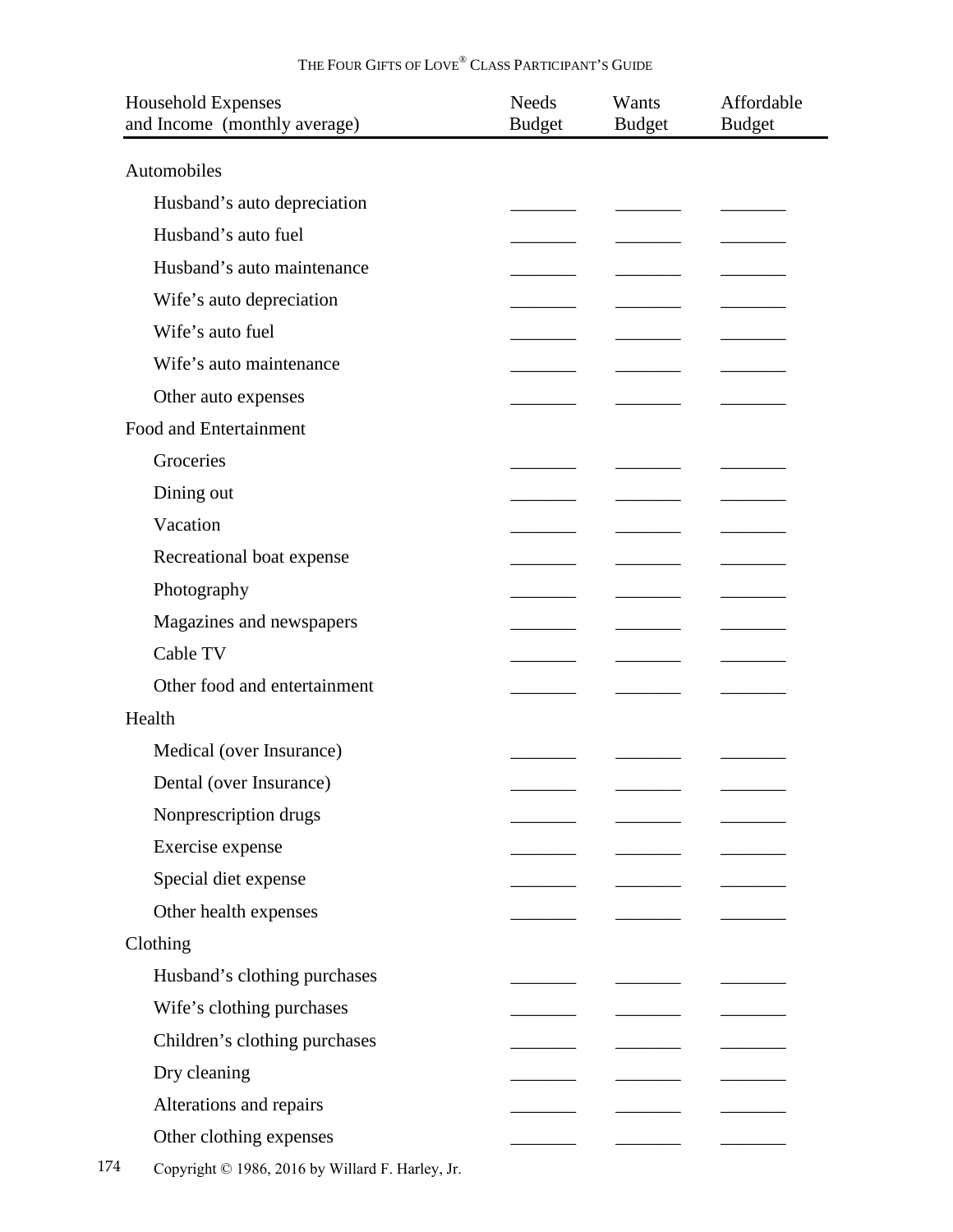| <b>Household Expenses</b><br>and Income (monthly average) | <b>Needs</b><br><b>Budget</b> | Wants<br><b>Budget</b>                         | Affordable<br><b>Budget</b> |
|-----------------------------------------------------------|-------------------------------|------------------------------------------------|-----------------------------|
| Personal                                                  |                               |                                                |                             |
| Husband's allowance                                       |                               |                                                |                             |
| Wife's allowance                                          |                               |                                                |                             |
| Children's allowance                                      |                               |                                                |                             |
| Gifts                                                     |                               |                                                |                             |
| Religious contributions                                   |                               |                                                |                             |
| Nonreligious contribution                                 |                               |                                                |                             |
| Gifts for special events (immediate family)               |                               |                                                |                             |
| Gifts for special events (other)                          |                               |                                                |                             |
| Pets                                                      |                               |                                                |                             |
| Food                                                      |                               |                                                |                             |
| Veterinarian                                              |                               |                                                |                             |
| Other pet expenses                                        |                               |                                                |                             |
| Savings                                                   |                               |                                                |                             |
| Savings for children's education                          |                               |                                                |                             |
| Savings for retirement                                    |                               |                                                |                             |
| Savings for other                                         |                               |                                                |                             |
| Education                                                 |                               |                                                |                             |
| Tuition                                                   |                               |                                                |                             |
| Supplies/Uniform                                          |                               |                                                |                             |
| Extracurricular activity (lessons, equipment)             | $\overline{\phantom{a}}$      | <u> 1989 - Alexandr Alexandr III, prima po</u> |                             |
| Other                                                     |                               |                                                |                             |
| Other Household Expenses                                  |                               |                                                |                             |
| Emergency fund (10% of total Expenses)                    |                               |                                                |                             |
| <b>Banking fees</b>                                       |                               |                                                |                             |
| Legal                                                     |                               |                                                |                             |
| Accounting and tax preparation                            |                               |                                                |                             |
| Other                                                     |                               |                                                |                             |
| <b>TOTAL HOUSEHOLD EXPENSES</b>                           |                               |                                                |                             |